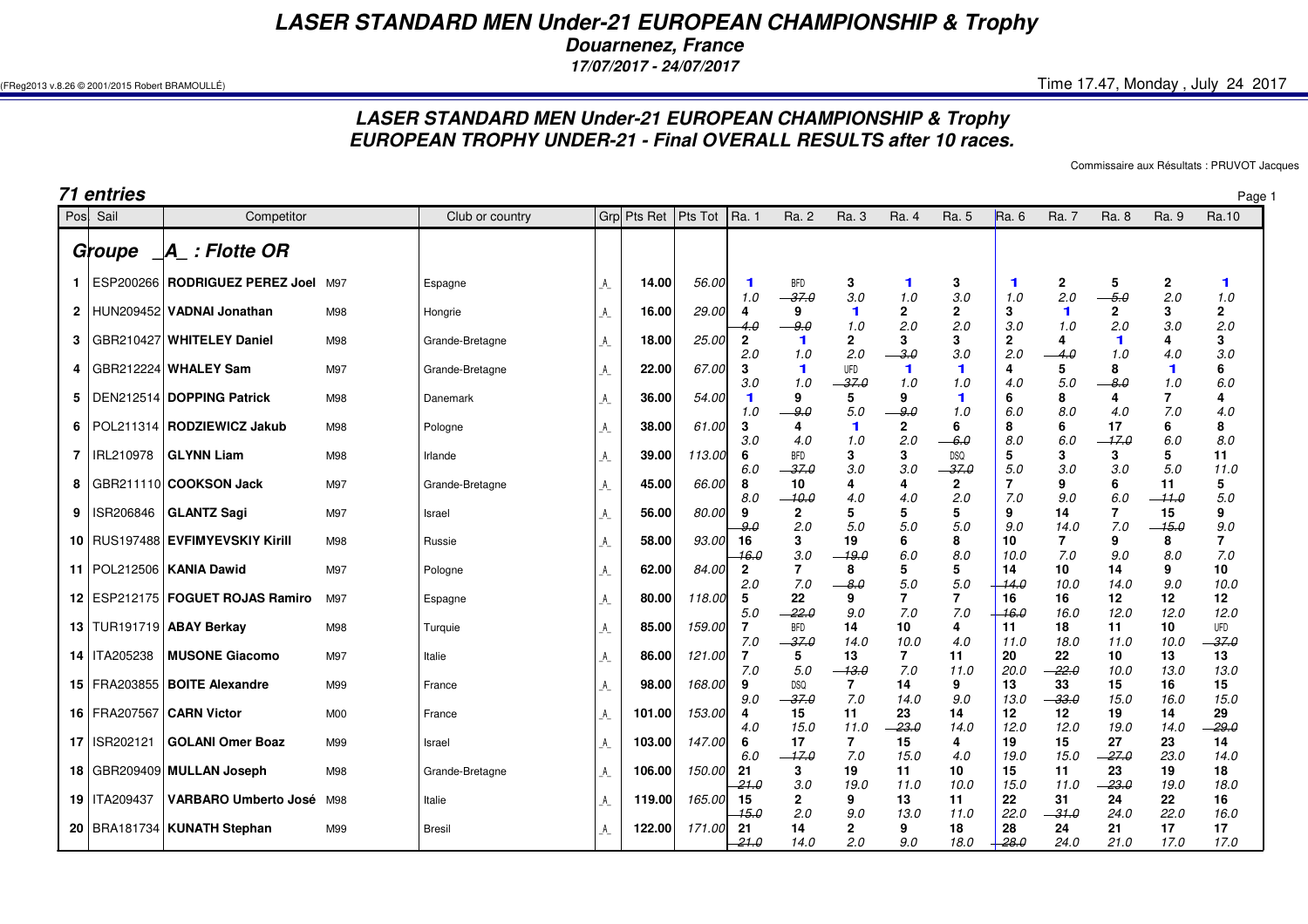|    |                               | LASER STANDARD MEN Under-21 EUROPEAN CHAMPIONSHIP & Trophy |                |                 |                             |             |             |               |                       |               |               |               |                      |                        |                       |                       | Page                |
|----|-------------------------------|------------------------------------------------------------|----------------|-----------------|-----------------------------|-------------|-------------|---------------|-----------------------|---------------|---------------|---------------|----------------------|------------------------|-----------------------|-----------------------|---------------------|
|    | Posl Sail                     | Competitor                                                 |                | Club or country |                             | Grp Pts Ret | $ $ Pts Tot | Ra. 1         | Ra. 2                 | Ra. 3         | Ra. 4         | Ra. 5         | Ra. 6                | Ra. 7                  | Ra. 8                 | Ra. 9                 | Ra.10               |
|    | 21   ITA209862                | <b>GIARGIA Paolo</b>                                       | M98            | Italie          | A                           | 122.00      | 165.00      | 10<br>10.0    | 7<br>7.0              | 8<br>8.0      | 4<br>4.0      | 8<br>8.0      | 33<br>$-33.0$        | 27<br>27.0             | 22<br>22.0            | 25<br>25.0            | 21<br>21.0          |
|    | 22   ITA209448                | <b>SACCOMANI Giovanni</b>                                  | M97            | Italie          | A                           | 127.00      | 166.00      | 12<br>12.0    | 8<br>8.0              | 10<br>10.0    | 12<br>12.0    | 15<br>$-15.0$ | 24<br>$-24.0$        | 21<br>21.0             | 18<br>18.0            | 24<br>24.0            | 22<br>22.0          |
|    |                               | 23 GBR212904 WOODLEY Joseph                                | M97            | Grande-Bretagne | $\mathcal{A}_{-}$           | 128.00      | 191.00      | 14<br>14.0    | <b>DSQ</b><br>$-37.0$ | 17<br>17.0    | 8<br>8.0      | 16            | 26<br>-26.0          | 20<br>20.0             | 13<br>13.0            | 20<br>20.0            | 20<br>20.0          |
|    | 24   FIN194810                | <b>MESTERTON Victor</b>                                    | M98            | Finlande        | _A_                         | 131.00      | 180.00      | 26            | 12                    | 10            | 6             | 16.0<br>20    | 17                   | 13                     | 16                    | DNE<br>37.0           | 23                  |
|    |                               | 25   GBR212661   FARREN-PRICE Jacob                        | M98            | Grande-Bretagne | _A_                         | 138.00      | 205.00      | $-26.0$<br>12 | 12.0<br><b>BFD</b>    | 10.0<br>4     | 6.0<br>10     | 20.0<br>26    | 17.0<br>18           | 13.0<br>23             | 16.0<br>30            | 26                    | $-23.0$<br>19       |
| 26 |                               | I ESP208456   <b>PLOMER QUIROGA Mario</b> M98              |                | Espagne         | $\mathcal{A}_{\mathcal{A}}$ | 150.00      | 211.00      | 12.0<br>5     | -37.0<br>4            | 4.0<br>24     | 10.0<br>13    | 26.0<br>10    | 18.0<br>30           | 23.0<br>35             | -30.0<br>25           | 26.0<br>28            | 19.0<br>UFD         |
|    |                               | 27   MON199212 MONTOUT Jérémy                              | M98            | Monaco          | $\mathcal{A}_{\mathcal{L}}$ | 150.00      | 204.00      | 5.0<br>13     | 4.0<br>6              | -24.0<br>6    | 13.0<br>17    | 10.0<br>23    | 30.0<br>31           | 35.0<br>30             | 25.0<br>20            | 28.0<br>27            | -37.0<br>31         |
| 28 |                               | GBR209087  ECKSTEIN Hamish                                 | M97            | Grande-Bretagne | $\mathcal{A}_{\mathcal{L}}$ | 156.00      | 204.00      | 13.0<br>15    | 6.0<br>16             | 6.0<br>12     | 17.0<br>16    | $-23.0$<br>17 | 31.0<br>29           | 30.0<br>19             | 20.0<br>31            | 27.0<br>21            | 31.0<br>28          |
| 29 | BUL181111   <b>DIMOV Ivan</b> |                                                            | M99            | <b>Bulgarie</b> | A                           | 160.00      | 217.00      | 15.0<br>18    | 16.0<br>23            | 12.0<br>17    | 16.0<br>8     | $-17.0$<br>17 | 29.0<br>34           | 19.0<br>28             | $-31.0$<br>29         | 21.0<br>18            | 28.0<br>25          |
| 30 |                               | GBR211857  <b>SMITH Lewis</b>                              | M98            | Grande-Bretagne | $\mathcal{A}_{-}$           | 162.00      | 232.00      | 18.0<br>17    | $-23.0$<br>5          | 17.0<br>23    | 8.0<br>14     | 17.0<br>DNF   | -34.0<br>27          | 28.0<br>26             | 29.0<br>26            | 18.0<br>33            | 25.0<br>24          |
|    | 31   ITA209434                | <b>FRASSINETTI Filippo</b>                                 | M97            | Italie          | $\mathcal{A}_{-}$           | 163.00      | 222.00      | 17.0<br>13    | 5.0<br>8              | 23.0<br>6     | 14.0<br>15    | $-37.0$<br>23 | 27.0<br>36           | 26.0<br>32             | 26.0<br>32            | - 33.0<br>31          | 24.0<br>26          |
|    |                               | 32   AUS206040   GILHAM Lachlan                            | M99            | Australie       | A                           | 166.00      | 227.00      | 13.0<br>24    | 8.0<br>15             | 6.0<br>15     | 15.0<br>21    | $-23.0$<br>7  | 36.0<br>21           | 32.0<br>25             | 32.0<br>33            | 31.0<br>29            | 26.0<br>UFD         |
|    | 33   ITA209856                | <b>COLLAMI Alessio</b>                                     | M97            | Italie          | A                           | 166.00      | 230.00      | -24.0<br>11   | 15.0<br>11            | 15.0<br>16    | 21.0<br>24    | 7.0<br>27     | 21.0<br>23           | 25.0<br>17             | 33.0<br>34            | 29.0<br>30            | $-37.0$<br>UFD      |
|    | 34   FRA196700                | <b>SIMON Morgan</b>                                        | M00            | France          | _A_                         | 168.00      | 223.00      | 11.0<br>10    | 11.0<br>6             | 16.0<br>20    | 24.0<br>16    | $-27.0$<br>13 | 23.0<br>25           | 17.0<br>34             | 34.0<br>35            | 30.0<br>34            | $-37.0$<br>30       |
|    | 35   ITA210085                | <b>VEZZOLI Michele</b>                                     | M98            | Italie          | A                           | 181.00      | 247.00      | 10.0<br>11    | 6.0<br>29             | $-20.0$<br>11 | 16.0<br>18    | 13.0<br>21    | 25.0<br>32           | 34.0<br>29             | $-35.0$<br>RET        | 34.0<br>32            | 30.0<br>27          |
|    | 36   ITA209451                | <b>BASILE Ciro</b>                                         | M00            | Italie          | $\mathbb A$                 | 195.00      | 254.00      | 11.0<br>23    | $-29.0$<br>21         | 11.0<br>12    | 18.0<br>18    | 21.0<br>14    | 32.0<br>35           | 29.0<br>36             | $-37.0$<br>28         | 32.0<br>35            | 27.0<br>32          |
|    | Groupe                        |                                                            |                |                 |                             |             |             | -23.0         | 21.0                  | 12.0          | 18.0          | 14.0          | 35.0                 | $-36.0$                | 28.0                  | 35.0                  | 32.0                |
|    |                               | 37   TUR191905   YUVALI Ali Fuat                           | M99            | Turquie         | B                           | 70.00       | 140.00      | 18            | <b>BFD</b>            | 33            | 20            | 9             | 4                    | $\mathbf{2}$           | 4                     | 10                    | 3                   |
| 38 |                               | POR197171  PIRES DE LIMA Tomas                             | M <sub>0</sub> | Portugal        | B                           | 73.00       | 147.00      | 18.0<br>BFD   | $-37.0$<br><b>BFD</b> | $-33.0$<br>22 | 20.0<br>19    | 9.0<br>21     | 4.0<br>$\mathbf 1$   | 2.0<br>$\mathbf 1$     | 4.0<br>6              | 10.0<br>$\mathbf 1$   | 3.0<br>$\mathbf{2}$ |
|    |                               | 39   GBR213126   FLOWER Benjamin-TimothM99                 |                | Grande-Bretagne | B                           | 81.00       | 134.00      | -37.0<br>28   | $-37.0$<br>19         | 22.0<br>25    | 19.0<br>12    | 21.0<br>12    | 1.0<br>6             | 1.0<br>3               | 6.0<br>10             | 1.0<br>8              | 2.0<br>11           |
|    | 40   FIN203066                | <b>AHVONEN Aarni</b>                                       | M98            | Finlande        | B                           | 82.00       | 142.00      | $-28.0$<br>8  | 19.0<br>14            | $-25.0$<br>22 | 12.0<br>23    | 12.0<br>DNF   | 6.0<br>10            | 3.0<br>10              | 10.0<br>$\mathbf 1$   | 8.0<br>13             | 11.0<br>4           |
| 41 | EST212230                     | <b>ARUJA Martin</b>                                        | M97            | Estonie         | B                           | 82.00       | 151.00      | 8.0<br>32     | 14.0<br><b>BFD</b>    | 22.0<br>27    | $-23.0$<br>22 | $-37.0$<br>6  | 10.0<br>$\mathbf{2}$ | 10.0<br>4              | 1.0<br>9              | 13.0<br>7             | 4.0<br>5            |
|    |                               | 42   FRA196309   CHEVRIER Luc                              | M99            | France          | B                           | 84.00       | 143.00      | 32.0<br>-17   | - 37.0<br><b>UFD</b>  | 27.0<br>20    | 22.0<br>17    | 6.0<br>22     | 2.0<br>8             | 4.0<br>14              | 9.0<br>5              | 7.0<br>$\overline{2}$ | 5.0<br>1            |
|    |                               | 43   FRA204320   PERROT Basile                             | M00            | France          | B                           | 85.00       | 150.00      | 17.0<br>28    | $-37.0$<br>UFD        | 20.0<br>14    | 17.0<br>22    | $-22.0$<br>12 | 8.0<br>11            | 14.0<br>$\overline{7}$ | 5.0<br>$\overline{2}$ | 2.0<br>5              | 1.0<br>12           |
|    |                               | 44   RUS197480   KLIMENTEV Nikita                          | M97            | Russie          | B                           | 102.00      | 158.00      | -28.0<br>19   | $-37.0$<br>RET        | 14.0<br>DNE   | 22.0<br>11    | 12.0<br>19    | 11.0<br>3            | 7.0<br>5               | 2.0<br>8              | 5.0<br>12             | 12.0<br>7           |
|    |                               | 45   POL208654   LOBERT Tomasz                             | M97            | Pologne         | B                           | 110.00      | 183.00      | 19.0<br>UFD   | $-37.0$<br>19         | 37.0<br>28    | 11.0<br>28    | 19.0<br>13    | 3.0<br>7             | 5.0<br>9               | 8.0<br>3              | 12.0<br>3             | 7.0<br>DNF          |
|    |                               | 46   GBR209960   JONES Daniel                              | M98            | Grande-Bretagne | B                           | 117.00      | 175.00      | $-37.0$<br>30 | 19.0<br>20            | 28.0<br>23    | 28.0<br>28    | 13.0<br>20    | 7.0<br>5             | 9.0<br>15              | 3.0<br>12             | 3.0<br>14             | $-36.0$<br>8        |
|    |                               | 47   BUL140998   TODOROV Ivo                               | M98            | <b>Bulgarie</b> | B                           | 134.00      | 197.00      | -30.0<br>20   | 20.0<br>18            | 23.0<br>25    | $-28.0$<br>26 | 20.0<br>DNF   | 5.0<br>17            | 15.0<br>13             | 12.0<br>19            | 14.0<br>9             | 8.0<br>13           |
|    |                               |                                                            |                |                 |                             |             |             | 20.0          | 18.0                  | 25.0          | $-26.0$       | $-37.0$       | 17.0                 | 13.0                   | 19.0                  | 9.0                   | 13.0                |

## LASER STANDARD MEN Under-21 EUROPEAN CHAMPIONSHIP & Trophy